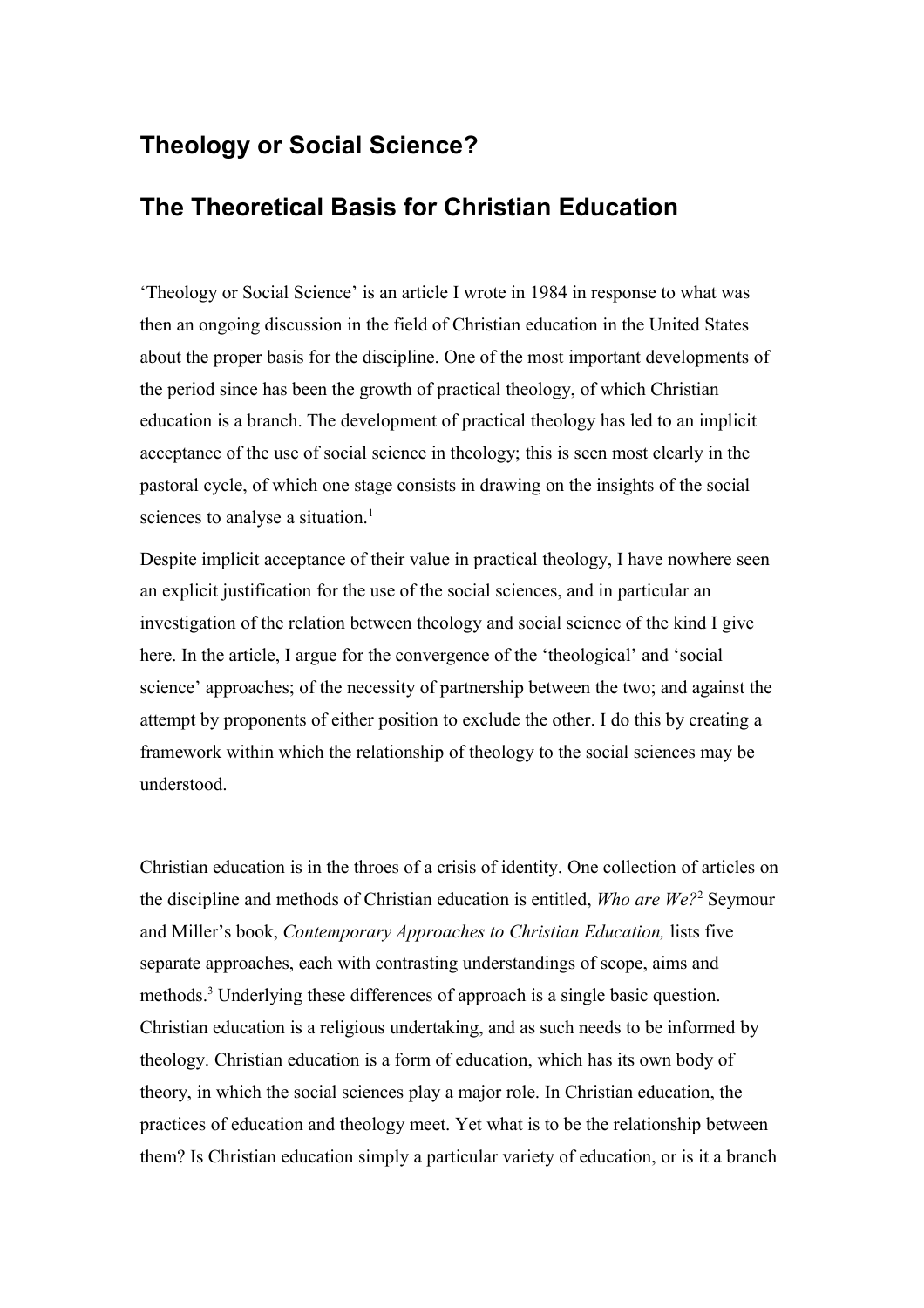of practical or pastoral theology? Which is to be the dominant or foundational 'macrotheory' for Christian education, theology or the social sciences?

Not all writers, of course, accept the issue in these terms. For Thomas Groome, the relationship between theology and his praxis methodology is one of dialogue, a 'twoway street' which 'holds *theoria* and praxis in a dialectical unity'.<sup>[4](#page-12-3)</sup> James Fowler takes the concept of faith, giving it a particular theological significance as a 'human universal', and then attempts to understand it from a social and psychological point of view.[5](#page-12-4) The one unites the two disciplines in the context of a particular method, the other through a particular concept of religious education's aim. Others, however, accept the issue as an either/or and come down on one side or the other. It is to a resolution of this dichotomy that this paper is addressed.

On one side of the debate are those for whom Christian education is primarily a theological discipline, those for whom it is theology which, in the words of Randolph Crump Miller, provides the 'clue' to Christian education. In the book of that title, published in 1950, he wrote:

The centre of the curriculum is a two-fold relationship between God and the learner. The curriculum is both God-centred and experience-centred. Theology must be prior to the curriculum! Theology is 'truth-about-God-in-relation-to-man'.<sup>[6](#page-12-5)</sup>

Thirty years later, concluding a chapter on educational philosophy, Miller wrote that since 'Christian education deals with the data of common experience':

the problem is to work out some coherent unity for our belief system. Thus, Christian education comes back to theology for its primary content and its organising principle.<sup>[7](#page-12-6)</sup>

Miller advocates the priority of theology first because theology supplies the 'primary content' of Christian education, the Christian belief-system. Secondly, he claims, theology supplies the requisite understanding of the learner, as a person in a particular relationship with God.<sup>[8](#page-12-7)</sup> Thirdly, theology provides an account of the context for Christian education, as part of the church's pastoral ministry. And finally, theology judges the methods of Christian education. In the words of John Westerhoff, 'our theological presuppositions provide the screen for understanding both theory and practice'.[9](#page-12-8)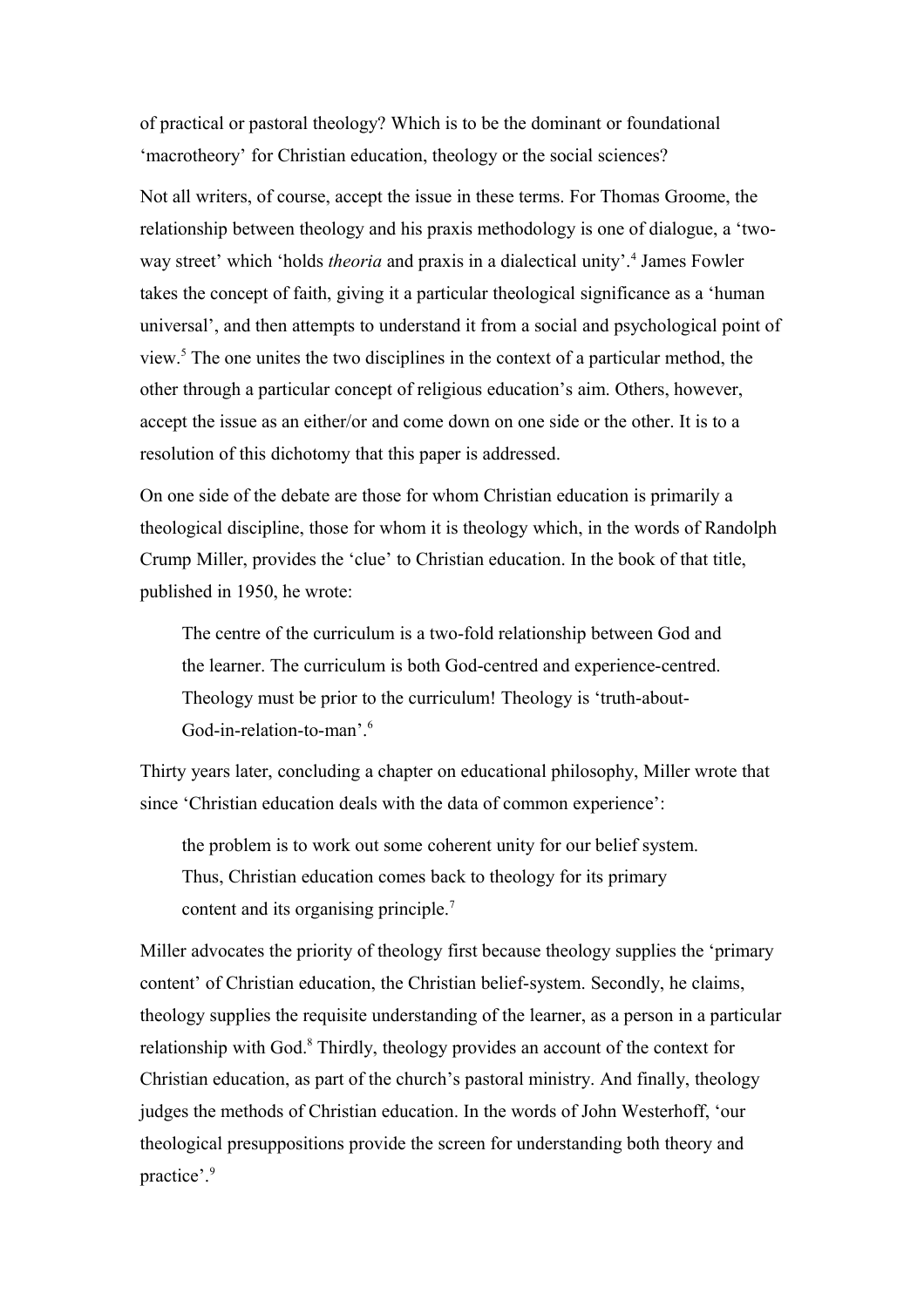On the other hand a number of writers look to educational theory for their basic models in Christian education. Leon McKenzie begins *The Religious Education of Adults* with an attack on the 'conventional wisdom' of the 'theological' school.<sup>[10](#page-12-9)</sup> Perhaps the most outspoken of these authors is James Michael Lee, whose trilogy outlining his 'macro-theory' of 'Religious Instruction' has the sub-title *A Social Science Approach*.<sup>[11](#page-12-10)</sup> Against the theological approach Lee and McKenzie bring a number of substantial criticisms. First, in Lee's words, 'Religion is learned in the way the learner learns and not after the manner of its own existence.'[12](#page-12-11) In other words, the religious teacher must start where the learner is: must take full account of his or her past experience and existing understanding of religion and the religious life. Areas of content will be chosen not according to the way they cohere in a particular theological framework but according to the needs and capacity of the learner. Neglect of this principle, they argue, leads to a concept of Christian education as the transmission of authoritative content, and the characterization of the learner as an empty vessel for whom Christian education will consist of the passive reception of a theologically defined belief system. 'In too many places', writes McKenzie,

teaching is apprised as authoritative telling; learning is equated with listening and accepting. The faith-process becomes the receiving of a cultural hand-me-down and not the wrestling with Jacob's angel that leads to authentic commitment.<sup>[13](#page-12-12)</sup>

Acceptance of the principle that learning involves the active participation of the learner commits the teacher to the attempt to understand the way the learner learns. This is an area of investigation which lies within the purview of the social sciences. There is no theological theory of educational method; like farming or child-care it is simply an area of common human understanding.

These, then are the extreme positions on the relation of theology and social science to Christian education. But even the literature of each indicates that neither is satisfactory. Take, for example, the way the theological side deals with educational techniques. In one of the essays collected in *The Theory of Christian Education Practice*, Miller asserts: 'The techniques will pretty much take care of themselves once we grasp the fundamental theological significance of what we are doing.' But in the following chapter he gives a sympathetic account of educational philosophy and concludes: 'Christian education in most ways is like secular education.'[14](#page-12-13) In the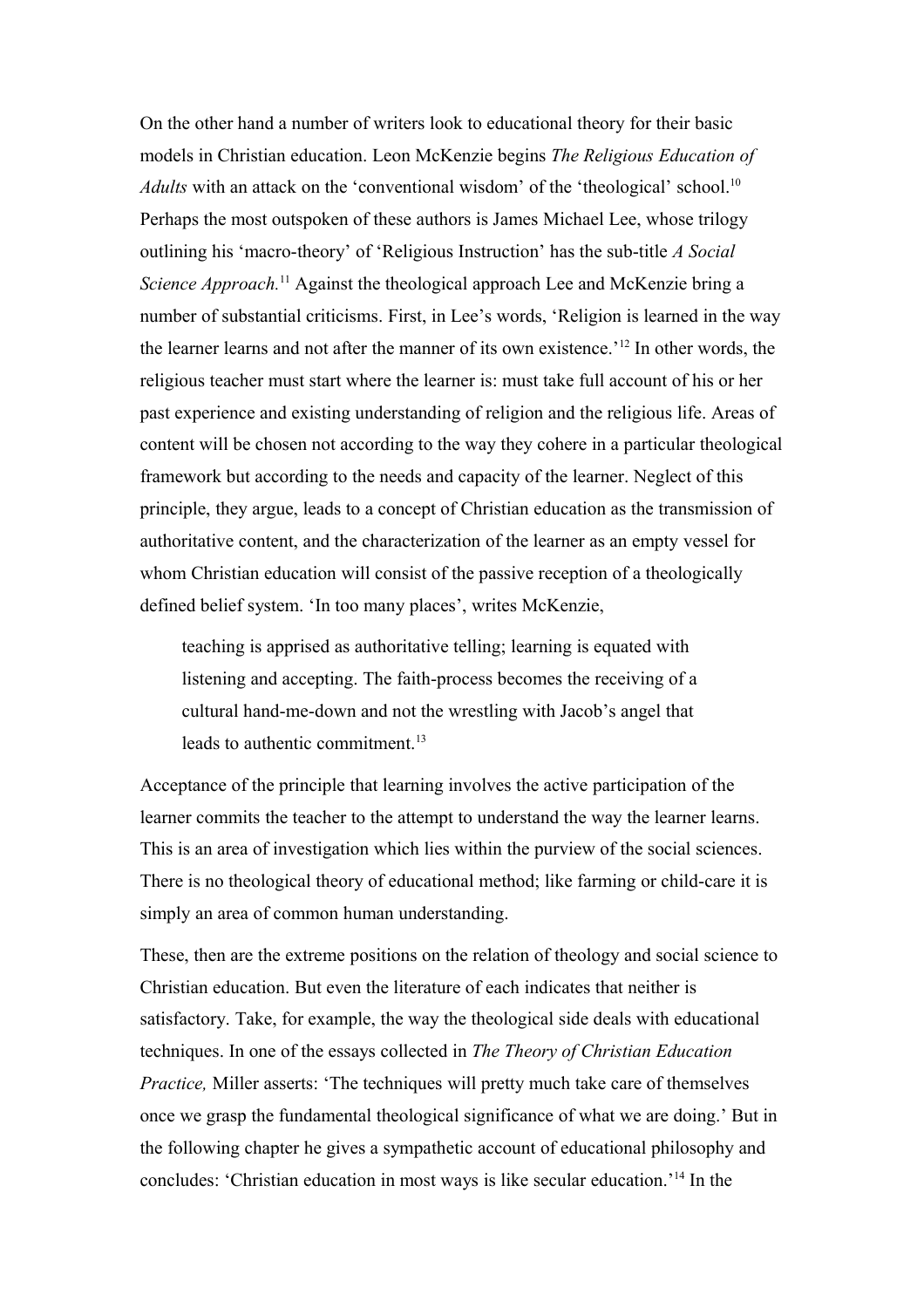discussion which follows on the role of the Bible in Christian education, Miller is heavily dependent on the psychology of development in deciding whether and how the Bible can be taught to young children.[15](#page-12-14) Westerhoff, despite his assertion that theology is the theoretical basis for Christian education, builds his own strategy around the concept of enculturation, which is drawn from the social sciences.[16](#page-12-15) Despite his disapproval of 'schooling' on account of its secularity, examples of educational techniques abound in Westerhoff's work.[17](#page-12-16)

On the other side, the 'social science approach' is founded on certain theological presuppositions. In particular it requires a theology of immanence, a vigorous assertion that God works in and through his creation and not simply in a supernatural way by what Lee calls 'proximate zaps' of the Holy Spirit.<sup>[18](#page-12-17)</sup> In writings on both sides of the debate, genuine insights and valid criticisms jostle together with oversimplification and inaccuracy. Some resolution of the dichotomy is clearly required.

#### **The Structure of Science**

In the foregoing review of the literature the argument between the 'theological' and 'social science' approaches has contrasted the relation of theology to education one the one hand and the relation between social science and education on the other. What I intend to do in what follows is to leave the practice of education out of account for the time being and to enquire directly into the relationship between theology and the social sciences. In order to do so, however, it will be necessary first to look at the natural sciences and their relationship to philosophy.

The progress of science has two complementary aspects: the discovery of new facts and the clarification of concepts. In the course of scientific progress these two aspects go hand in hand: the discovery of a set of new facts calls forth an explanation of these facts by means of concepts whilst the elaboration of new ideas stimulates the search for new facts. Philosopher Stephen Toulmin points out the danger that the scientist, and indeed the casual observer of science, may fall into one of two opposing errors, which he calls the Baconian and the Cartesian error, after the seventeenth century scientist Francis Bacon and the philosopher Rene Descartes.<sup>[19](#page-12-18)</sup> The Baconian error proceeds from the obvious fact that there can be no science without phenomena to the conclusion that the 'proper' way of doing science – the essence of research – is the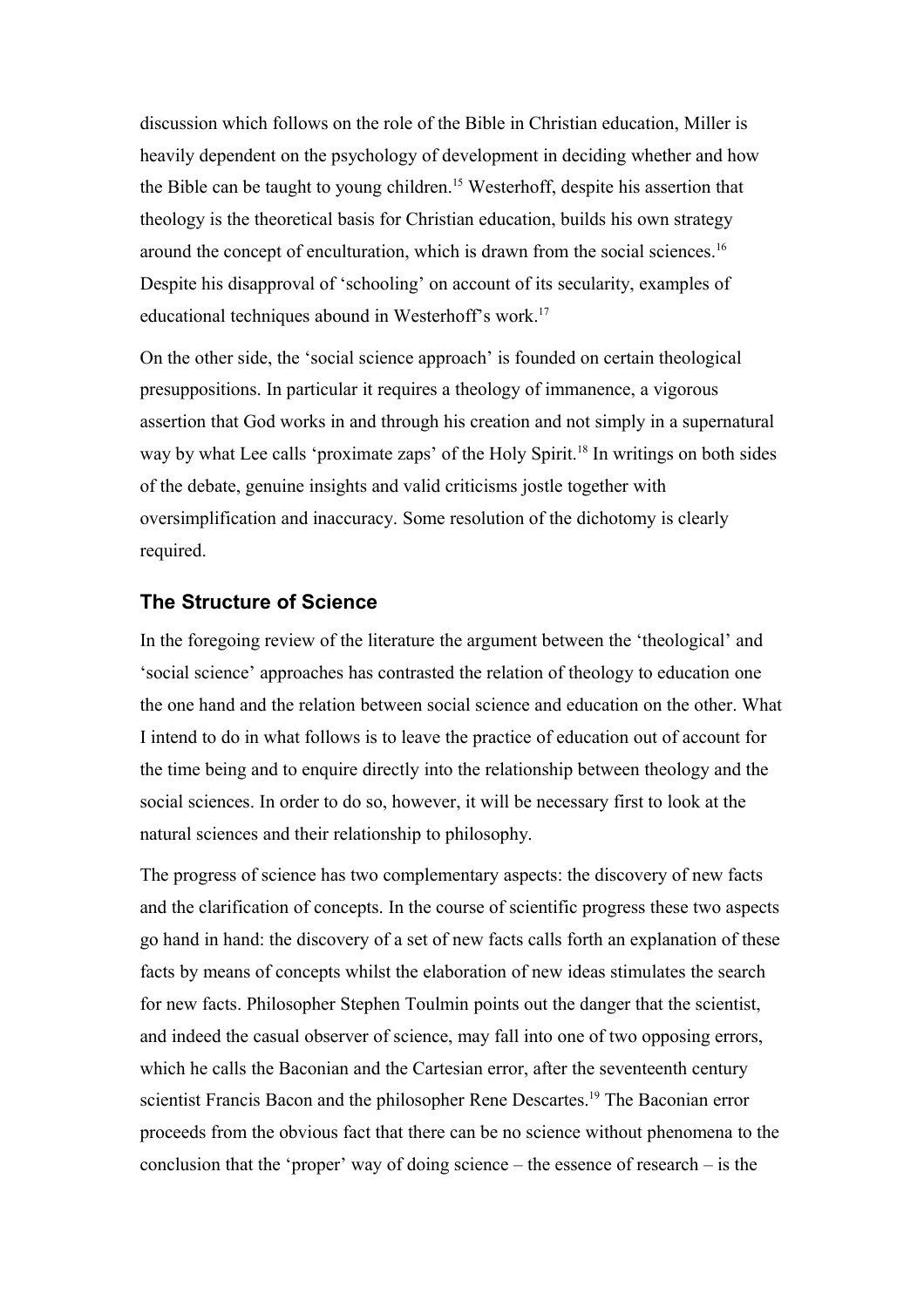collection of new facts. The opposite, Cartesian, error moves from the premise that science requires concepts to explain its discoveries to the conclusion that what the scientist is really doing is working out the implications of a few basic logical principles, a process more akin to philosophy than to science. An interesting example of this error was Eddington's claim that the theory of relativity was, in fact, independent of observation, and could have been deduced from first principles.

Both these oversimplifications reflect the same basic error, that of positivism: the belief that we have access to the facts simply by observation. Of course, this theory concedes, our powers of observation are greatly enhanced by various technological aids. Astronomical telescopes, microscopes, X-rays and so on all help us to see better, and in the social sciences, techniques of research and experiment design make us more accurate in our observation. But the assumption is that all that is needed in order to do science is first to observe the facts and then to explain them. However, this is a grave error: we do not see first and then think; first observe and then explain. In practice, we need concepts *before* we can observe. Like the infant, the scientist is an initiate into a new world. Much of his or her training consists in learning to see what other scientists see. This requires taking for granted not only the technology behind the various aids to observation, but also the conceptual frameworks within which the observations are to be interpreted. A doctor looking at an X-ray, a physicist into a cloud chamber, or a social scientist analysing the data from a set of questionnaires all 'see' more than the lay observer because of the conceptual frameworks of explanation which they have learned as a result of their training. In the words of N. R. Hanson, all data is 'theory-laden'.<sup>[20](#page-12-19)</sup> There is no neutral standpoint from which all the facts appear, 'value-free', no privileged level of observation 'uncontaminated' by a given theoretical framework. To accept a given fact as *significant* involves the acceptance of a whole framework within which its significance is explained and by which it is related to all the other relevant facts.<sup>[21](#page-12-20)</sup>

Yet science is not generally thought of as a field in which anything goes, in which one person's interpretation is as good as any others. One of the most impressive features about the scientific community is its unity: not only its unity of purpose, but the unity of its interpretation. Scientific data is public, its observations replicable, quantifiable, empirical, 'objective' and, supposedly, 'value-free'. One scientist can request the results of another's experiment for independent analysis. One scientist can build on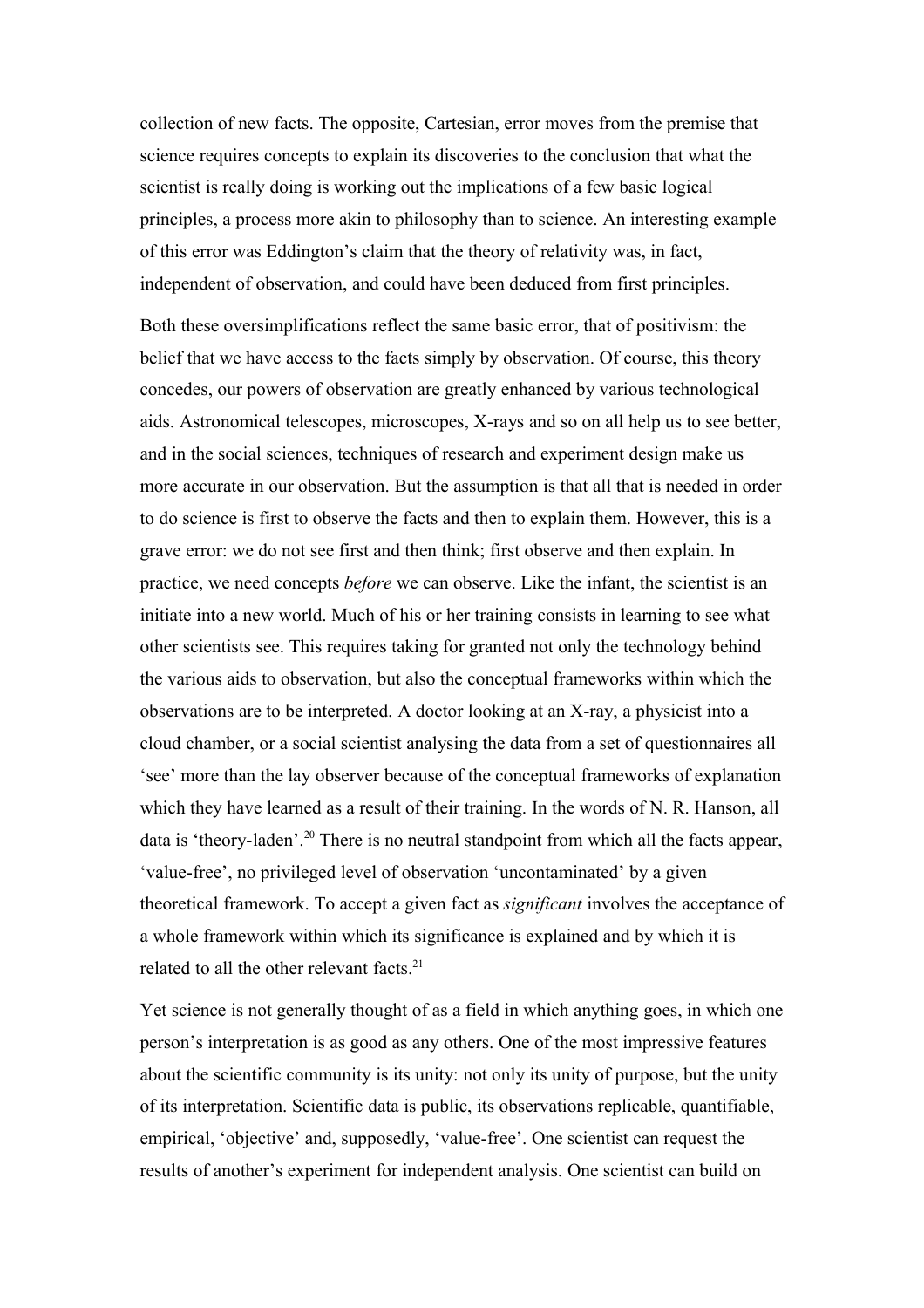the other's results; science progresses by taking as certain the results of previous series of experiments, by establishing reliably-tested laws and axioms. But this objectivity is achieved by members of the scientific community through the acceptance of a shared conceptual framework, or paradigm.<sup>[22](#page-12-21)</sup> For scientists who share a particular paradigm, every term and every observation has a definable public, quantifiable, 'objective' meaning. When Einstein proposed his theory of relativity, part of what he was proposing was that many of the most important terms in physics, such as force, mass and velocity, should be understood in a different way. For this theory to be accepted, it had to cease to be simply Einstein's theory and become the generally accepted 'language' of physicists. Acceptance of a scientific paradigm is a more thoroughgoing and methodologically demanding example of what we all do all the time in order to communicate with one another. No one can be a Humpty Dumpty, for whom words mean whatever he wants them to mean. The reason we understand one another is that we all share a common framework of agreement about meaning.

The effect of this understanding of science is to rule out the old style positivist or inductivist understanding of the relation between fact and theory. There are no pure observations, and no value-free facts from which theories are built up simply by a process of induction; something must always be taken for granted. According to Sir Karl Popper, the investigation of a scientific theory always terminates at a collective decision to accept some basic statement as a valid description of reality. These basic statements of scientific consensus are like 'piles driven into a swamp'. They do not reach the solid bottom of indisputable fact, but are sufficient for the time being to support the structure.<sup>[23](#page-13-0)</sup> But if empirical observation is dependent on theoretical frameworks, conceptual analysis is similarly dependent on empirical observations. Science does not simply proceed by deduction from first principles. There is no axiom that can be taken with confidence as the 'rock bottom' from which deduction may begin. Rather, a scientific theory is a 'model': a best possible approximation. The task for the scientist is to discover by experiment and analysis how far the particular model is an accurate description of reality.

We are now in a position to attempt a preliminary conclusion about the relationship between science and philosophy as a first step in the attempt to sketch out an understanding of the relationship between social science and theology. Science and philosophy are to understood as interdependent. Science is primarily the work of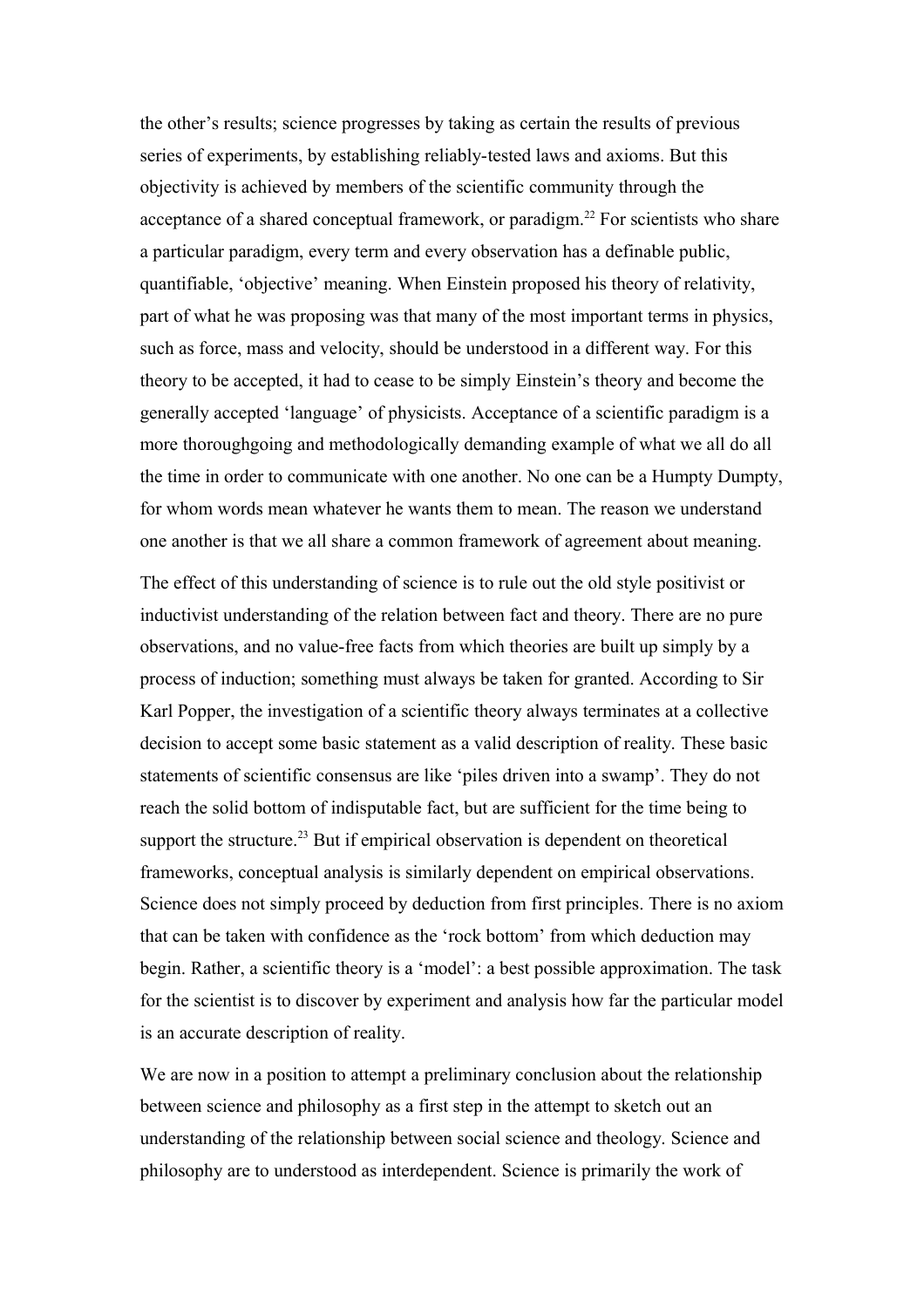empirical investigation. It is what takes place *within* a given paradigm or conceptual framework. Philosophy is primarily the work of conceptual analysis. It is what takes place when the theoretical framework is in the process of *revision*. The scientist works within a conceptual framework, the analysis of which for coherence and logical implication is the work of the philosopher. On the other hand, the logical systems and conceptual frameworks of philosophy cannot be isolated from reality. So long as philosophy is an attempt to describe the world we live in philosophers must make empirical statements, which are in principle open to scientific investigation and possible refutation.

#### **Theology and Social Science**

To turn from the analysis of the natural sciences to that of the social sciences is to introduce additional levels of complication. In the first place, the social scientist is attempting to explain the behaviour not of the natural world but of people. Unlike the phenomena of the natural world, from electrons through to animals, people are not simply the passive objects of observation. People can answer back! They have their own frameworks of explanation, their own ways of understanding their own behaviour.

There are some extremely influential schools of social science in which people's own explanations for their actions are treated as unimportant. According to these, a truly scientific explanation of behaviour requires that we take a detached point of view. In behaviourism, for example, it is axiomatic that any statement about the mind, such as one which includes a concept such as 'thinking', 'expecting', 'desiring' or 'hoping', must be treated as unscientific, since these are explanations people give for their own actions, which are not open to scientific observation. All such statements are to translated into a 'neutral', 'objective' observation-language. But assumptions such as these depend on the positivist ideal of science, which we have already shown to be mistaken.[24](#page-13-1) In practice, peoples' everyday explanations for what they do cannot be ignored. The explanation of human behaviour is a hermeneutical exercise. It consists not simply of the attempt to test one given framework of explanation, that of the scientist, against observed events; but involves interaction between the scientists' explanation and the various common-sense, everyday explanations of the people under observation.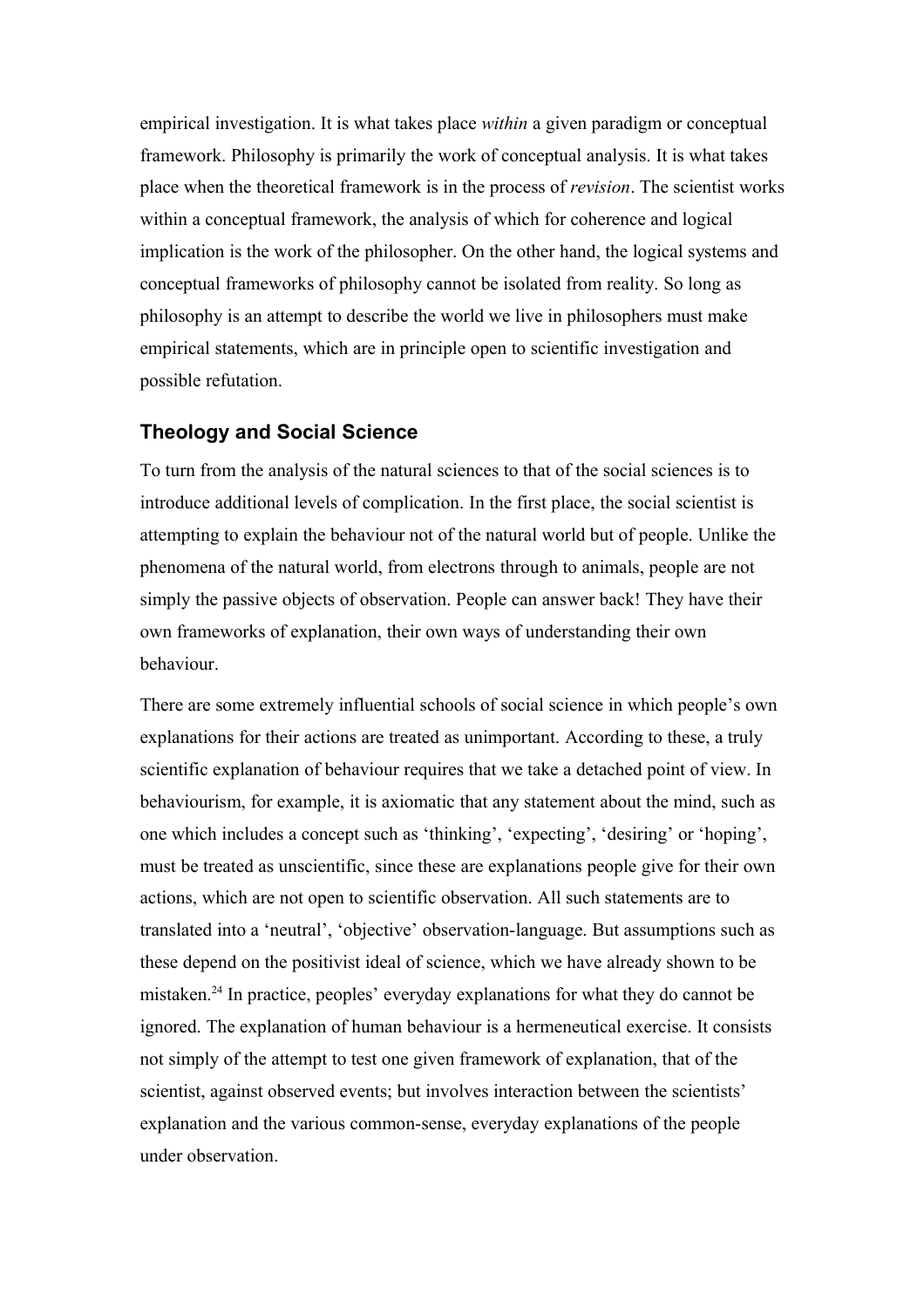Nor do the complications end here. People's explanations and understandings of their own behaviour typically arise in a given cultural context. They depend on shared frameworks of understanding, which may be implicit in the institutions of a given society. What people actually say and believe about their own individual actions is, therefore, only part of the story. What people are able to say they believe rests on a deeper level: that of what they, in common with most others in their society, simply assume to be true. This basic level of intersubjective agreement, without which society itself could not exist, includes the social scientist, who is also a member of a society, and whose assumptions themselves arise within the society of which he or she is a member.

Implicit in the frameworks of social scientists are certain 'images of humanity'. These function as the fundamental model or analogy, the governing paradigm of the particular school of social science.[25](#page-13-2) The 'image' in behaviourism has been called 'man as the sophisticated rat'.<sup>[26](#page-13-3)</sup> In the new and growing field of cognitive science the model is of people as 'information processors'; $^{27}$  $^{27}$  $^{27}$  in social psychology 'actors'. But social science differs from the natural sciences in that the social scientist is not simply an external observer. He or she is a member of society, whose assumptions are in dialogue with the people under observation. The social scientist brings forward certain 'image of humanity' as frameworks for interpreting a society or social phenomenon. But within that society is an implicit foundation of intersubjective understanding, and this too consists of an 'image of humanity': in the words of Charles Taylor, a particular definition of 'man, the human motivation, the human condition', a particular 'vision of the agent and his society'.<sup>[28](#page-13-5)</sup> Thus, while in the natural sciences the theoretical framework can be 'bracketed' or taken for granted for the purposes of empirical investigation, in the social sciences certain implicit understandings of the human condition are internal to the investigation. Thus, in a social scientific investigation there is an implicit dialogue between paradigms or frameworks of interpretation. The social scientist is required to do both science and philosophy at the same time, a combination which lies at the heart of a genuine hermeneutical method.

Thus, it is impossible to accept the claim at the heart of the 'social science' approach as advocated by Lee, that social science is 'value-free'. The 'public' nature of social science and the 'objectivity' of its results depends on the acceptance of a given paradigm. Educational research is implicitly governed by an image of the teacher and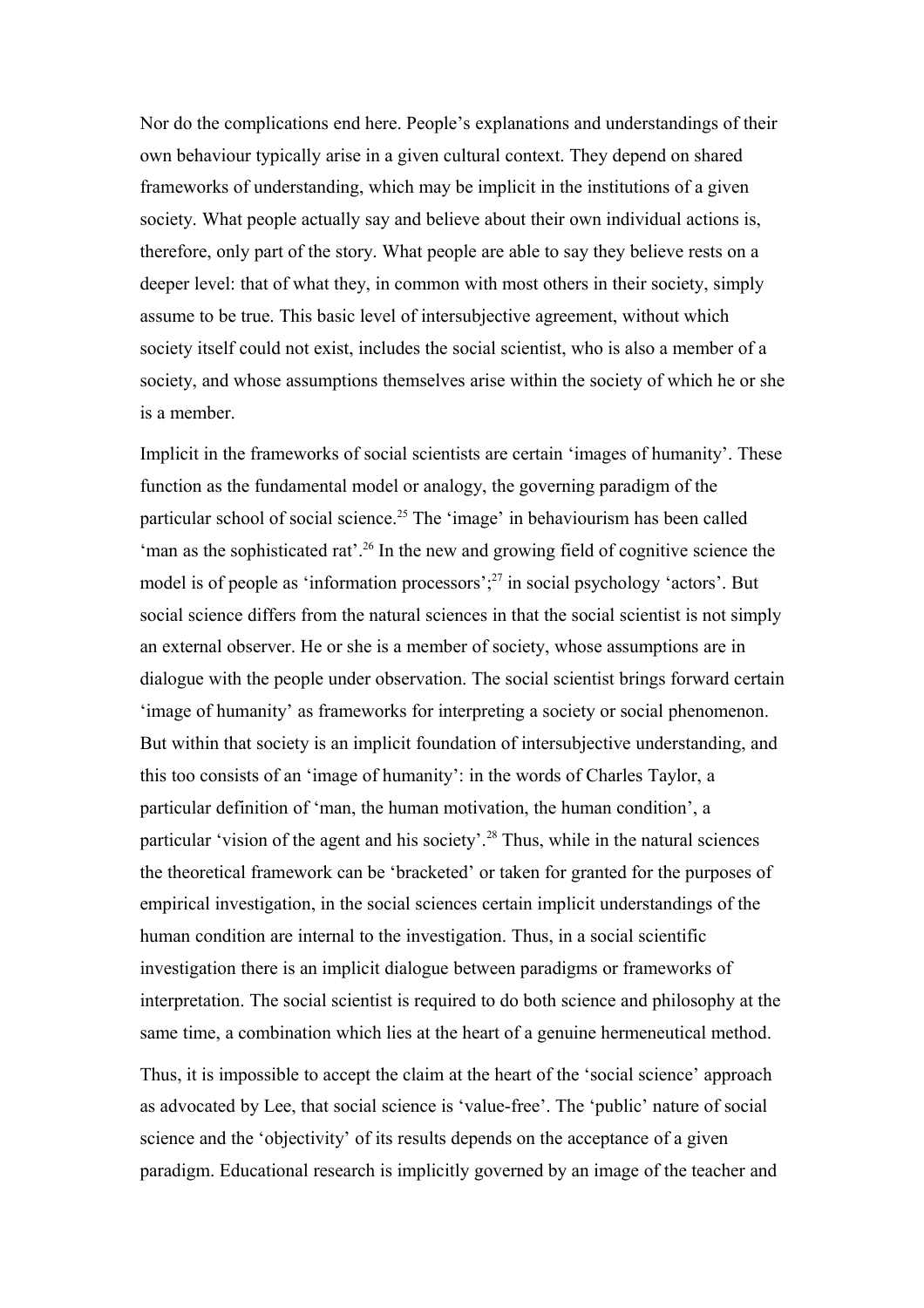the learner. This image does not arise simply from the facts; it is part of the researchers' paradigm. The decision to reject a certain school of social science, such as behaviourism, on theological grounds will not be made primarily because it is deemed ethically wrong to treat people as programmable automata or animals, but for the much more fundamental reason that behaviourism's 'image of humanity' is incompatible with almost any theologically acceptable belief about the nature and status of human beings.

What I have sought to demonstrate is that every field of study is conceptually linked to each of the others. The natural sciences and philosophy are, by their nature, in dialogue. Empirical research is carried on within a framework of concepts, whose analysis is the province of philosophy. Social science, on the other hand, embraces both sides of the dialogue. It partakes of the nature of both science and philosophy. Its empirical work must be carried on against the background of continuous conceptual analysis and reappraisal, of ongoing dialogue between the scientists' explanations and those of the society in which the research is being carried out. Theology enters the situation as a partner in the dialogue. In relation to social science, its point of entry is anthropology. The fundamental models of the social sciences are certain 'images of humanity', whose applicability is a subject of both empirical investigation and philosophical discussion. Theology criticizes these images and brings its own into the conversation, models such as 'man in revolt',<sup>[29](#page-13-6)</sup> or 'humanity-in-relation-to-God'. These images offer potentially greater explanatory power over a wider range of experience than do those proposed by the social scientist. This is not to deny the applicability of the images of social science. The idea of people as 'actors' or 'information processors' may be valid within the limits of their own sphere, whether social relationships or cognitive functioning. The images or paradigms offered by theology should have a wider field of significance: they should aim to uncover more fundamental truths about humanity in the world and in relation to God. Moreover, their source lies in the activity of theology as a whole and draws on the enquiry into the nature of God and the revelation we have received in Jesus Christ. But (I wrote in 1984) the task of applying theological statements about mankind to experience, of selecting and appraising the evidence by which such statements are to be validated, is the task of the social scientist – albeit a theologically-aware social scientist. Perhaps it is because this task has not been recognized that (up to that point) the justification of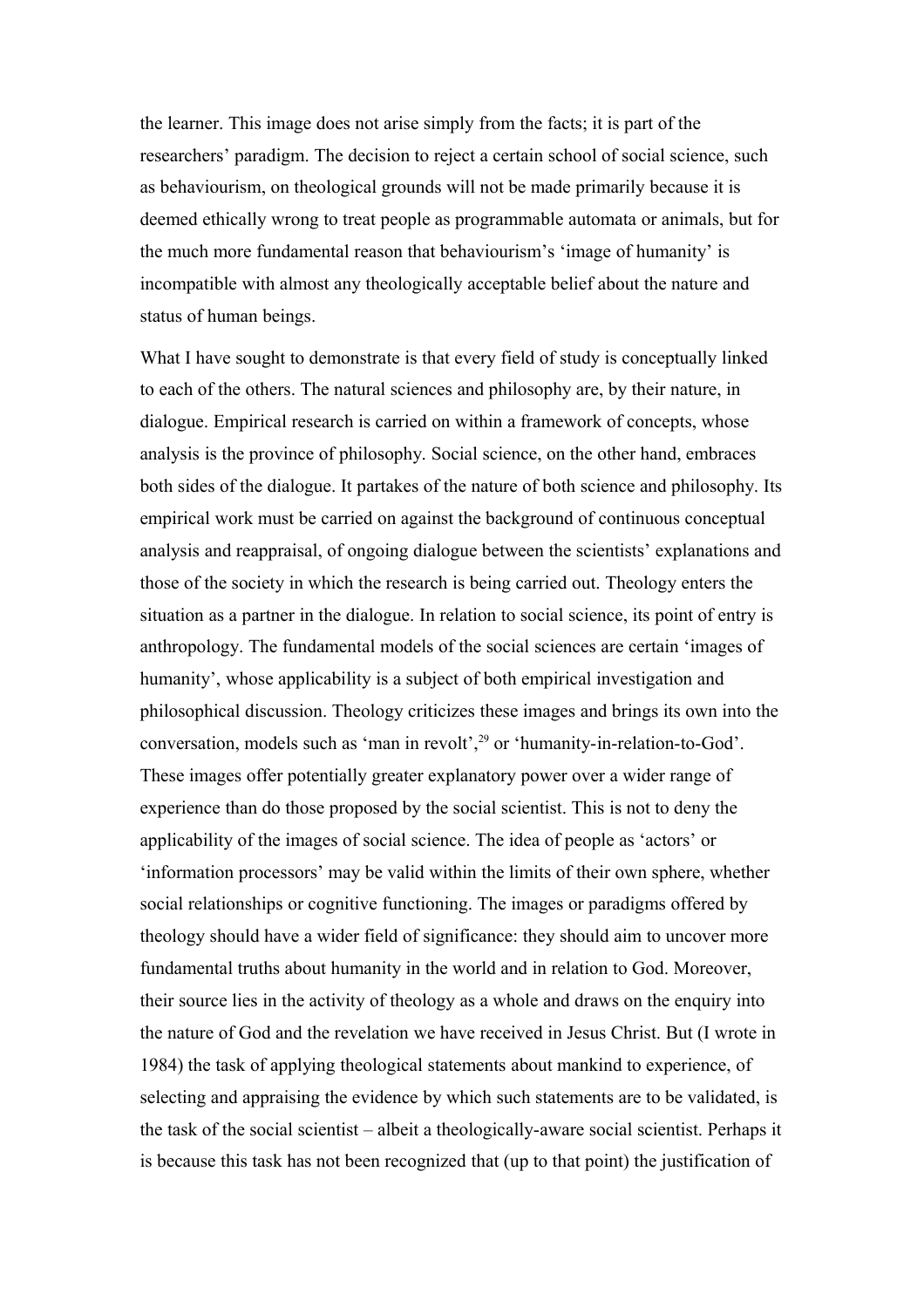theological understandings of the human condition tends to be overwhelmingly anecdotal and prescriptive. Since then, there has been a significant increase in the number of theologians conversant with the social sciences and increasing recognition of their role in practical theology.

### **The Image of the Learner**

If theology and social science meet over their respective images of human life it is with respect to the image of the learner that the theological and social science approaches come together. The basic difference between the two approaches is that one tends to see the position of the learner from the point of view of theology, the other from the point of view of social science. For Miller, for example, it is the fact that the learner is in relation with God which guarantees the legitimacy of the theological approach. Theology provides the learner's authentic self-understanding, a sinner in need of reconciliation. Theology defines the dynamic of the 'I-Thou' situation in which the learner is involved. Theology specifies the need for teaching techniques to be learner-centred.[30](#page-13-7)

However empirically grounded the studies of social scientists might be, these representatives of the 'theological approach' see them as irrelevant to theology: once the learner is designated a sinner, or a 'person-in-relation-to-God', knowledge of the learner as a member of the human race becomes unimportant. The result is a complete inability to specify the relationship between learning, which is a feature of all human beings, and revelation, which lies at the heart of religious learning. Thus religious learning is separated from everyday learning and becomes a separate process altogether – in Westerhoff's terms a process of 'conversion' which is unpredictable, not open to investigation.<sup>[31](#page-13-8)</sup> 'Faith,' declares Westerhoff, 'cannot be taught.'<sup>[32](#page-13-9)</sup> Miller speaks for a large body of opinion when he writes:

The process [of Christian growth] cannot be guaranteed by the processes of education or evangelism or by the relevance of theological concepts. The response … is in the last analysis a personal decision that rests in the mystery of God.[33](#page-13-10)

The dogmatic assumption that knowledge of effective methods is powerless in the field of religious learning leads to a denigration of the value of social science and a lack of concern for its relation to theology.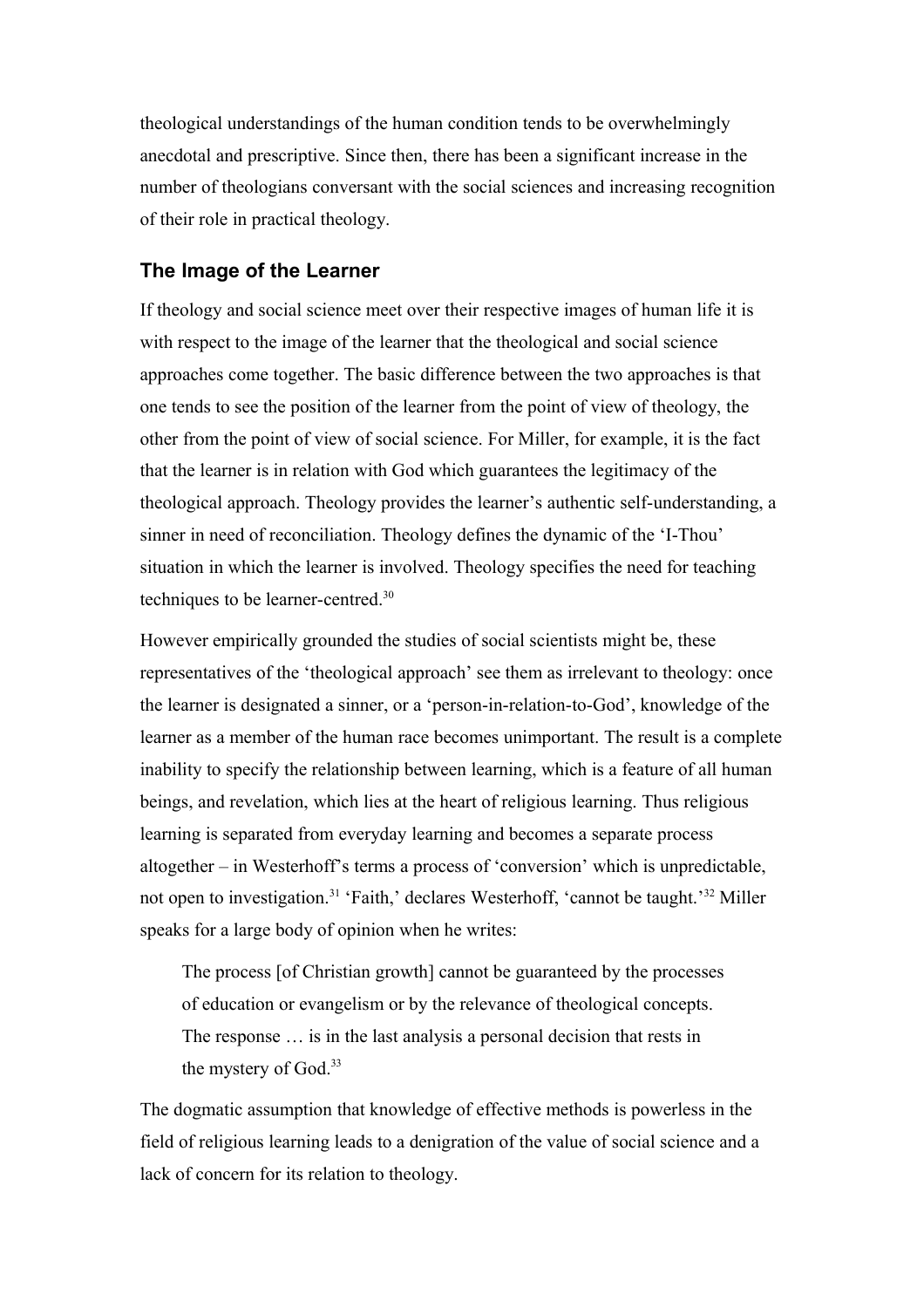For Lee, on the other hand, 'Religion is learned according to the way the learner learns and not after the manner of its own existence.<sup>[34](#page-13-11)</sup> It is the learner as learner which is the relevant anthropology for religious instruction, and an understanding of how the learner learns is derived from the social sciences, not from theology. Just because, for a theologian, learning has certain theological presuppositions, this does not make the study of learning a branch of theology any more than farming of child-care, which also have theological presuppositions.<sup>[35](#page-13-12)</sup> But this position requires more than empirical validation if it is to become operative in Christian education. It requires incorporation in a theological understanding of the learner. And this, in fact, is what Lee does. The statement that religion is learned naturally, the way the learner learns, is dependent on the belief that natural ways of learning are not supernaturally overridden. The requirement that the work of the Holy Spirit and the influence of the faith community becomes a specifiable environmental influence is based on the belief that the Holy Spirit works within and not outside the laws of nature.<sup>[36](#page-13-13)</sup> The 'social science approach' is not independent of theology. On the contrary, it is a particular type of theological approach, based on a theology of immanence.

In this respect, moreover the social science approach is clearly a more adequate theological statement than much of what lies behind the theological approach, since it includes a well developed conception of God's work in and theough the conditions of creation. There is a close relation between the social science criticism of the appeal to the Holy Spirit as a variable or 'primary proximate cause' in the process of Christian learning, and Horace Bushnell's protest against the supernaturalism of nineteenth century revivalism which allowed no place for 'the organic powers God has constituted as vehicles of grace'.[37](#page-13-14) A theology which ignores creation, which *begins* with the image of people as sinners in need of grace rather than as created human beings sharing a common human nature, is clearly inadequate not simply for Christian education, but as theology. It is a theology guilty of 'imperialism': proposing solutions in an area beyond its capacity and with an ill-grounded authoritarianism.

However, once it is realised that science, an in particular social science, is not isolated but in dialogue with theology, the way is open for the incorporation of both the methods and the insights of social science into an overall theological perspective, which is precisely what is taking place in practical theology. It is to be hoped that a proper appreciation of the respective roles of theology and social science will render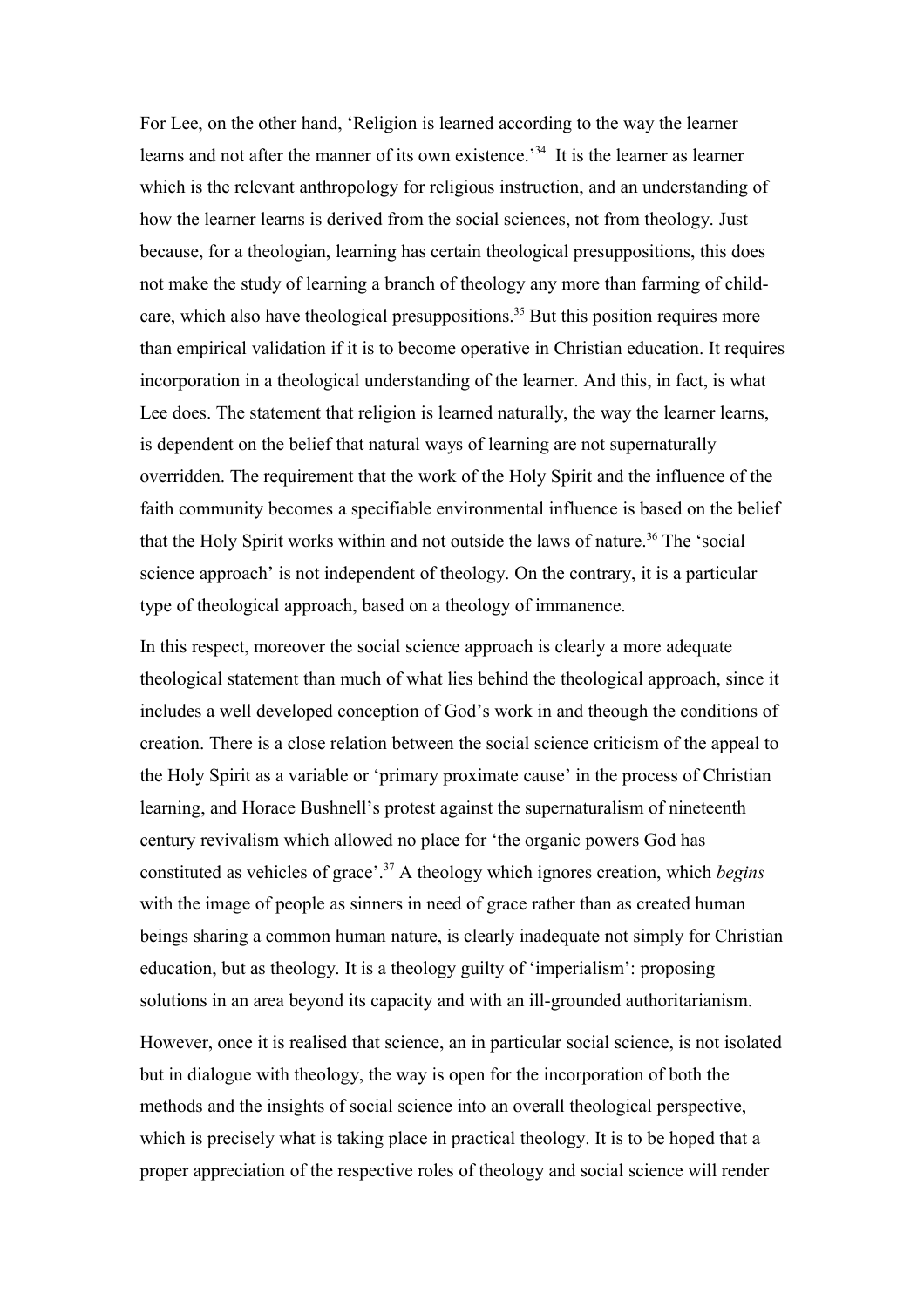the controversy between the 'theological' and 'social science' approaches obsolete. The way forward for Christian education is already indicated, I suggest, in an article by D. Campbell Wyckoff, first published as long ago as 1967. Wyckoff claims, from within the theological approach, that 'Christian education as a discipline is an enquiry into teaching and learning as modes and means of response to revelation'. But Wyckoff does not thereby dismiss the various contributory disciplines in the field of education as irrelevant. he recognizes the interdisciplinary nature, not only of education, but of Christian education. 'Religious education,' he writes, 'belongs to the context of a total education.'[38](#page-13-15)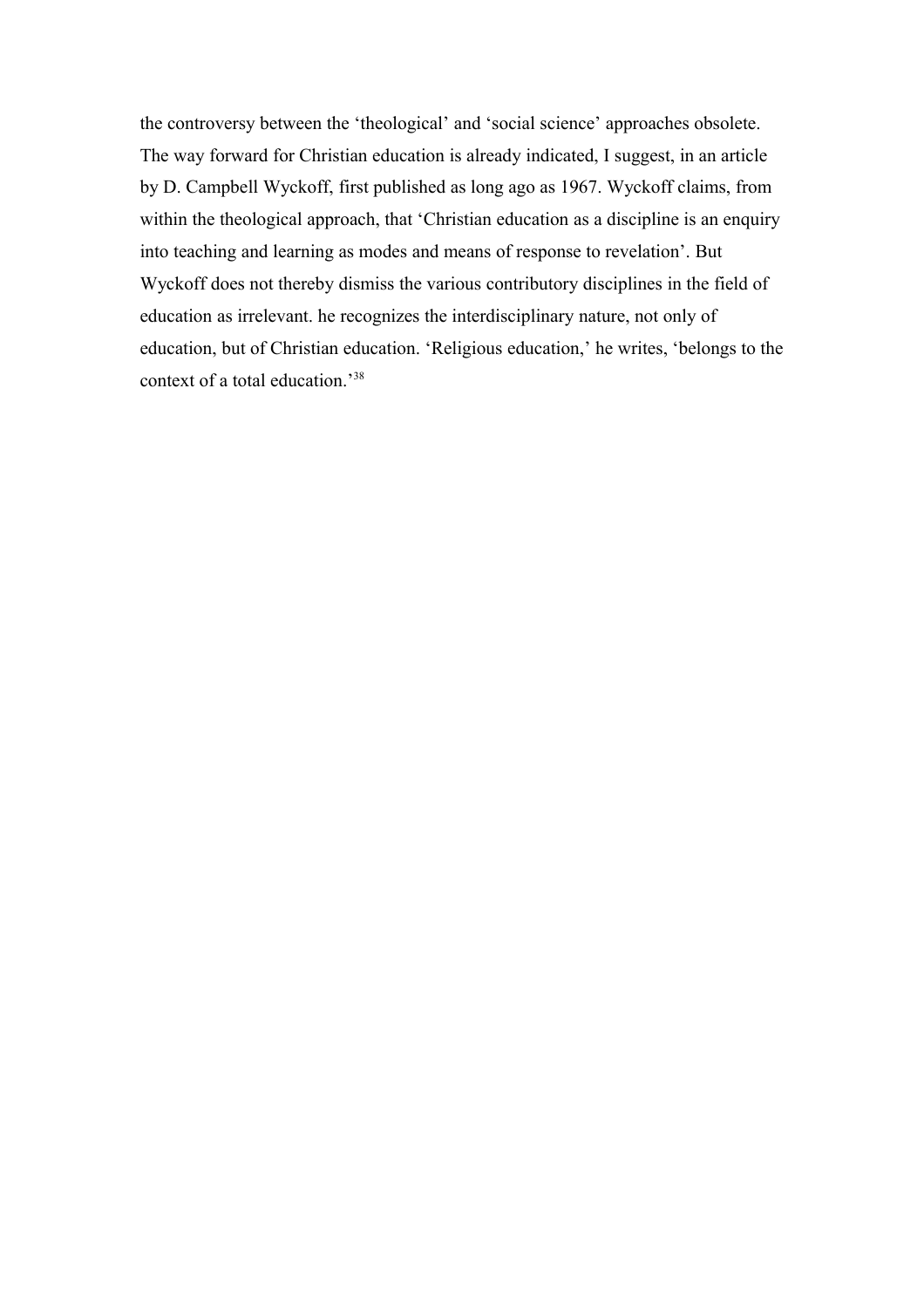<span id="page-12-0"></span><sup>1</sup> Paul Ballard and John Pritchard, *Practical Theology in Action*, London: SPCK, 1996.

<span id="page-12-1"></span>2 J.H.Westerhoff (ed), *Who Are We? The Quest for a Religious Education,* Birmingham, ala.: Religious Education Press, 1978.

<span id="page-12-2"></span>3 J.L.Seymour and D.E.Miller (eds), *Contemporary Approaches to Christian Education,* Nashville: Abingdon, 1982.

<span id="page-12-3"></span>4 Thomas H. Groome, *Christian Religious Education,* San Francisco: Harper and Row, 1980, p.228.

<span id="page-12-4"></span>5 James Fowler, *Stages of Faith,* San Francisco: Harper and Row, 1981.

<span id="page-12-5"></span>6 Randolph C. Miller, *The Clue to Christian Education,* New York: Charles Scribner and Sons, 1950, p.5.

<span id="page-12-6"></span>7 Randolph C. Miller, *The Theory of Christian Education Practice,* Birmingham, Ala.: Religious Education Press, 1980, p.180.

<span id="page-12-7"></span>8 Miller, *Theory,* pp.156-160; Westerhoff, 'Risking an Answer', in *Who Are We?* pp269f.

<span id="page-12-8"></span>9 John H. Westerhoff, 'Christian Education as a Theological Discipline', *SLJT 21,* 1978, p 285.

<span id="page-12-9"></span><sup>10</sup> L. McKenzie, *The Religious Education of Adults,* Birmingham, Ala.: Religious Education Press, 1982.

<span id="page-12-10"></span><sup>11</sup> James Michael Lee, *The Shape of Religious Instruction,* Birmingham, Ala.: Religious Education Press, 1971; *The Flow of Religious Instruction,* Birmingham, Ala.: Religious Education Press, 1973; *The Content of Religious Instruction,* Birmingham, Ala.: Religious Education Press, 1985.

<span id="page-12-11"></span><sup>12</sup> Lee, *Flow,* p.58

<span id="page-12-12"></span><sup>13</sup> McKenzie, *Adults,* p.11

<span id="page-12-13"></span><sup>14</sup> Miller, *Theory,* pp 160-179

<span id="page-12-14"></span><sup>15</sup> *op. cit,* pp 202-205

<span id="page-12-15"></span><sup>16</sup> See especially the reading list for chapter 2 in John Westerhoff and Gwen Kennedy Neville, *Generation to Generation,* New York: Pilgrim, 1979.

<span id="page-12-16"></span><sup>17</sup> See especially Westerhoff, *Inner Growth, Outer Change,* New York: Seabury, 1979.

<span id="page-12-17"></span><sup>18</sup> Lee, *Shape,* pp 258-297; 'Authentic Source', pp 192-197. See also Ian P. Knox, *Above or Within? The Supernatural in Religious Education,* Birmingham, Ala.: Religious Education Press, 1976, pp 80-114

<span id="page-12-18"></span><sup>19</sup> Stephen Toulmin, 'The concept of "stages" in psychological development', in T. Mischel (ed), *Cognitive Development and Epistemology,* New York: Academic Press, 1971, pp 25f

<span id="page-12-19"></span><sup>20</sup> N. R. Hanson, *Patterns of Discovery*, Cambridge University Press, 1958, pp 1-30

<span id="page-12-20"></span><sup>21</sup> Ian Barbour, *Issues in Science and Religion,* London: SCM, 1966, p 139,146-148; *Myths, Models and Paradigms,* London: SCM, 1974, p 94-98

<span id="page-12-21"></span><sup>22</sup> T. S. Kuhn, *The Structure of Scientific Revolutions,* University of Chicago Press, 1962, second edition 1969; *The Essential Tension,* Chicago University Press, 1977. The use of the term 'paradigm' in this paper to mean 'shared conceptual framework' is deliberately simplified; for a better account see Kuhn, 'Second Thoughts on Paradigms', in *Tension,* pp 293-319; also in F. Suppe (ed), *The Structure of Scientific Theories,* Urbana: University of Illinois Press, 1974.